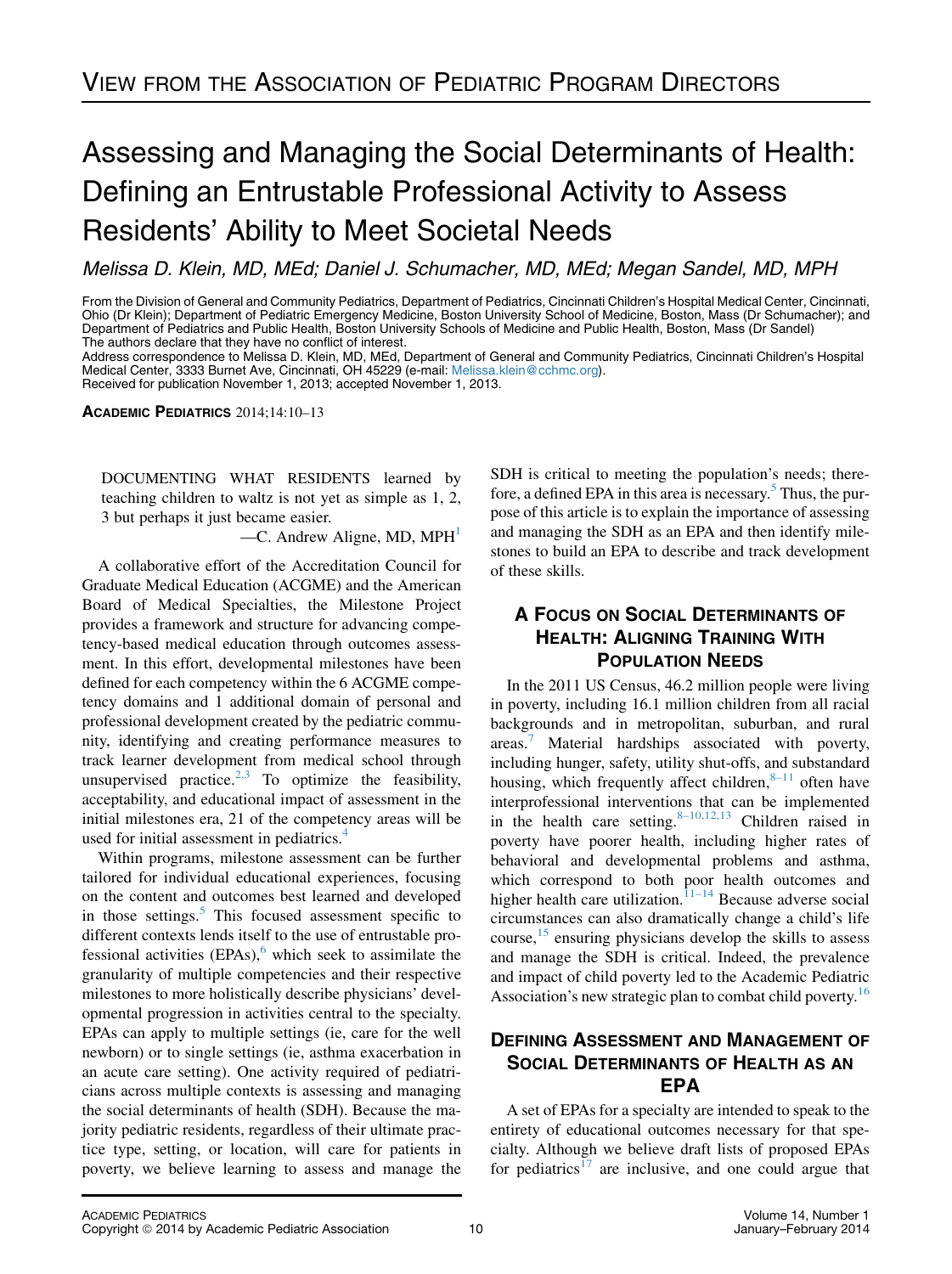#### <span id="page-1-0"></span>Table. Development Steps for SDH EPA

| <b>EPA Title</b>                                                                     | Assess and Manage the SDH                                                                                                                                                                                                                                                                                                                                                                                                                                                                                                                                                                                                                                                                                                                                                                                                                                                                                                                                                                                                                                                                                                                                     |
|--------------------------------------------------------------------------------------|---------------------------------------------------------------------------------------------------------------------------------------------------------------------------------------------------------------------------------------------------------------------------------------------------------------------------------------------------------------------------------------------------------------------------------------------------------------------------------------------------------------------------------------------------------------------------------------------------------------------------------------------------------------------------------------------------------------------------------------------------------------------------------------------------------------------------------------------------------------------------------------------------------------------------------------------------------------------------------------------------------------------------------------------------------------------------------------------------------------------------------------------------------------|
| Justification                                                                        | According to the 2011 US Census Bureau, the poverty rate in the United States is 15%, accounting<br>for 46.2 million people. The most severely affected group is female-led households with children.<br>No region of the country is unaffected, and affected families are from all racial backgrounds and<br>live in metropolitan, suburban, and rural areas. <sup>7</sup> The recent research on impacts of the SDH in this<br>population is staggering. Thus, the prevalence and importance of SDH makes it vital to assess<br>and manage them as a routine part of health care, and to ensure the development of the skills to<br>assess and manage them is an explicitly defined educational outcome based on the needs of the<br>population.                                                                                                                                                                                                                                                                                                                                                                                                            |
| Description of the activity<br>(functions/specific activities required)              | Patient-level activities: The provider addresses the social determinants of the patient currently being<br>seen in the office.<br>Clinic-level activities: The provider recognizes that many patients seen in the clinic/office have similar<br>social determinants and incorporates resources for providers into the electronic medical record.<br>Community-level activities: The provider recognizes the importance of addressing social<br>determinants in his or her community and engages local community agencies by participating in<br>health fairs and volunteering at the local school.<br>Population-level activities: The provider recognizes the prevalence of social determinants in his or<br>her community as well as the need to address, intervene, and evaluate population-based<br>outcomes. He or she establishes a partnership with a local community agency to address some of<br>these unmet needs and evaluates processes and outcomes for patients and for the population as<br>a whole.                                                                                                                                           |
| Link to ACGME competency domains                                                     | Patient care.<br>Medical knowledge.<br>Practice-based learning and improvement.<br>Interpersonal and communication skills.<br>Professionalism (including pediatric-defined area subcompetencies for personal and professional<br>development $^{3,4}$ ).<br>Systems-based practice.                                                                                                                                                                                                                                                                                                                                                                                                                                                                                                                                                                                                                                                                                                                                                                                                                                                                           |
| Required knowledge, skills, and attitudes                                            | Defined by the content of the 9 pediatric milestone subcompetencies chosen as critical to this area:<br>Develop and carry out management plans (patient care ACGME competency domain).<br>Humanism (professionalism).<br>Cultural competence (professionalism).<br>Participate in the education of patients, families, students, residents, and other health professionals<br>(practice-based learning and improvement).<br>Advocate for quality patient care and optimal care systems (systems-based practice).<br>Know how to advocate for the promotion of health and the prevention of disease and injury in<br>populations (systems-based practice).<br>Communicate effectively with patients, families, and the public, as appropriate, across a broad<br>range of socioeconomic and cultural backgrounds (interpersonal and communication skills).<br>Demonstrate sufficient knowledge of the basic and clinically supportive sciences appropriate to<br>pediatrics (medical knowledge).<br>Demonstrate trustworthiness that makes colleagues feel secure when one is responsible for the care<br>of patients (personal and professional development). |
| Sources of information to track<br>developmental progress during training            | Assessment data from advocacy rotation and/or longitudinal advocacy projects, ambulatory clinic<br>or community health center, ED, inpatient, and other patient care–focused educational<br>experiences.<br>Feedback from parent surveys during clinical visits.<br>Critical review and evaluation of advocacy projects.<br>Critical review and evaluation of community and volunteer experiences.                                                                                                                                                                                                                                                                                                                                                                                                                                                                                                                                                                                                                                                                                                                                                            |
| Estimated levels for entrustment decisions<br>Basis for formal entrustment decisions | Critical review and evaluation of scholarly activity in the area of SDH and vulnerable populations<br>Entrustment for unsupervised practice: Level 3.<br>Entrustment to supervise others: Level 4<br>The study of milestones and subsequently developed EPAs is in its infancy. It is difficult to determine<br>the number and mix of evaluation metrics (eg, direct observations, parent feedback, community<br>experiences, advocacy projects) that will be required to formally assess entrustment decisions for<br>assessment and management of SDH.                                                                                                                                                                                                                                                                                                                                                                                                                                                                                                                                                                                                      |

 $SDH =$  social determinants of health;  $EPA =$  entrustable professional activities; ACGME  $=$  Accreditation Council for Graduate Medical Education;  $ED =$  emergency department.

assessing and managing the SDH is embedded in other EPAs in the proposed list, such as "provide a medical home for well children of all ages" and "apply public health principles and quality improvement methods to improve care for populations, communities, and systems," there are potential unintended consequences of not defining the assessment and management of SDH as an EPA for general pediatrics. First, and most importantly, training programs and institutions that are not facile in assessing and managing the SDH may not emphasize developing these abilities in their learners unless explicitly called out as important. Second, those who do focus on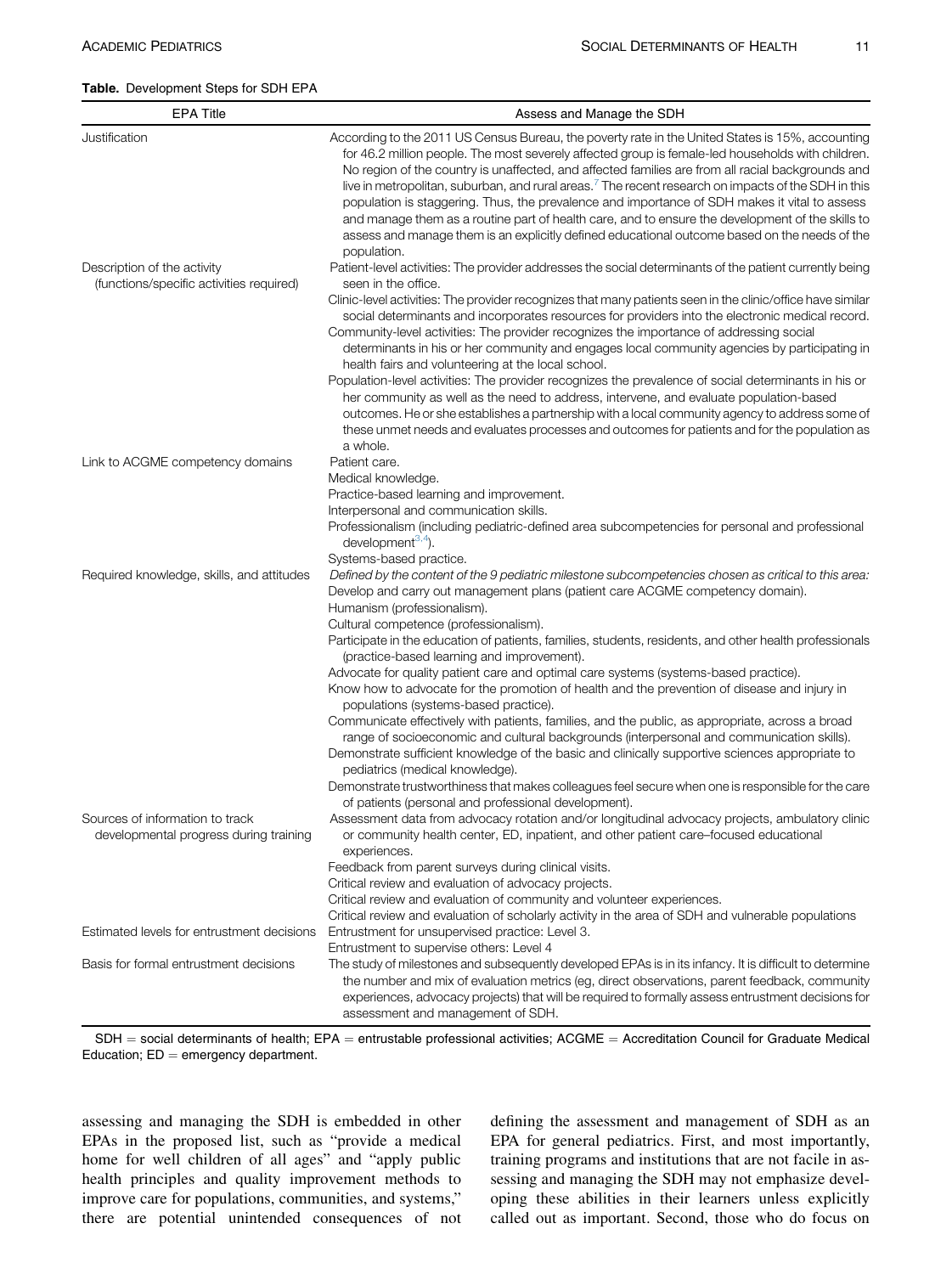these skills may not have a sufficient framework for assessing the development in their learners to ensure they are achieving the development they desire and feel patients need from their care providers. Beyond general pediatrics, we also feel that defining an EPA focused on SDH is important for those subspecialties with substantial focus on caring for patients from underserved populations (eg, pediatric emergency medicine and pediatric hospital medicine).

## DEVELOPMENT OF AN EPA ON ASSESSING AND MANAGING THE SOCIAL DETERMINANTS OF **HEALTH**

The steps in developing our EPA of "assessing and man-aging the SDH" are based on those outlined by ten Cate<sup>[18](#page-3-0)</sup> ([Table\)](#page-1-0). For our purposes here, we will use the most recently described terminology, where "competency domain" refers to the 6 ACGME domains (eg, patient care), "competencies" refer to the 48 specific activities that fall within those domains (eg, gather essential and accurate information about the patient), and "milestones" refer to the 4 or 5 described levels of development for each of the 48 competencies.<sup>[19,20](#page-3-0)</sup> Although EPAs do not need to, and often will not, map to all areas of the chosen competency framework (such as the ACGME competency domains), we thought it was important to map to all 6 ACGME competency domains plus the new domain of personal and professional development defined by pediatrics because assessing and managing the SDH requires the integration of all these competency domains.<sup>[2,3](#page-3-0)</sup> Specifically, assessing and managing the SDH includes screening patients' families for SDH related to poverty (ie, food insecurity, housing conditions) and non-poverty-related SDH (ie, domestic violence, depression, unmet educational needs) and customizing counseling and interventions to the patients and families' social-environmental circumstances. The latter includes utilizing integrated health care services such as social work or legal services through medical–legal partnerships and referring to appropriate community resources (ie, food banks, public benefit agencies, Early Intervention, parenting groups, job and GED training resources). Although this proposed smaller subset of competencies with their associated milestones could be considered discretely, together, they can be used to define an EPA specific to "assessing and managing the SDH." Thus, development in these areas maps well to a defined subset of the competencies, with their associated milestone levels within all 7 competency domains (6 ACGME plus personal and professional development) as follows:

- Develop and carry out management plans (patient care ACGME competency domain).
- Humanism (professionalism).
- Cultural competence (professionalism).
- Participate in the education of patients, families, students, residents, and other health professionals (practice-based learning and improvement).
- Advocate for quality patient care and optimal care systems (systems-based practice).
- Know how to advocate for the promotion of health and the prevention of disease and injury in populations (systems-based practice).
- $\bullet$  Communicate effectively with patients, families, and the public across a broad range of socioeconomic and cultural backgrounds (interpersonal and communication skills).
- Demonstrate sufficient knowledge of the basic and clinically supportive sciences appropriate to pediatrics (medical knowledge).
- Demonstrate trustworthiness that makes colleagues feel secure when one is responsible for the care of patients (personal and professional development).

The required knowledge, skills, and attitudes described in the milestones for these 9 competencies were used to comprise vignettes using a hypothetical learner in an example outpatient setting to provide a behavioral description of levels of development along the continuum of this EPA (Supplemental Material). This approach is based on the work of Carraccio, Englander, and Gilhooly, and the intent is that these vignettes would allow the reader to extrapolate the core behaviors to other settings where activities of assessing and managing the SDH are carried out, such as the inpatient environment or emergency department.<sup>17</sup> These EPA vignette levels can also be used to derive faculty and resident development activities as well as assessment tools to track development.

## SOCIAL DETERMINANTS OF HEALTH EPA: A STRATEGY TO ENSURE EDUCATIONAL **OUTCOMES**

Determining learners' progression toward the goal of unsupervised practice in assessing and managing the SDH, and then potentially supervising the development of others is critical. Although these 9 competency areas above are broad and will be covered in many clinical and nonclinical contexts (ie, not specific to the arena of SDH), they become context specific to SDH if faculty use them to assess residents' experiences with vulnerable and underserved populations. Indeed, we recommend these competencies be used in this manner during advocacy- and community-related rotations or experiences, as well as clinical rotations that have a high proportion of patients from underserved populations (ie, emergency department, continuity clinic, hospital medicine).

#### **CONCLUSION**

Assessing and managing the SDH is a critical element of patient care that impacts long-term outcomes and aligns with the Academic Pediatrics Association's strategic plan to eliminate child poverty.<sup>[16](#page-3-0)</sup> Although many training programs have developed educational experiences on SDH, objective assessment of learners' skills remains difficult. Implementing milestones and EPAs creates an opportunity for improved assessment and development of these